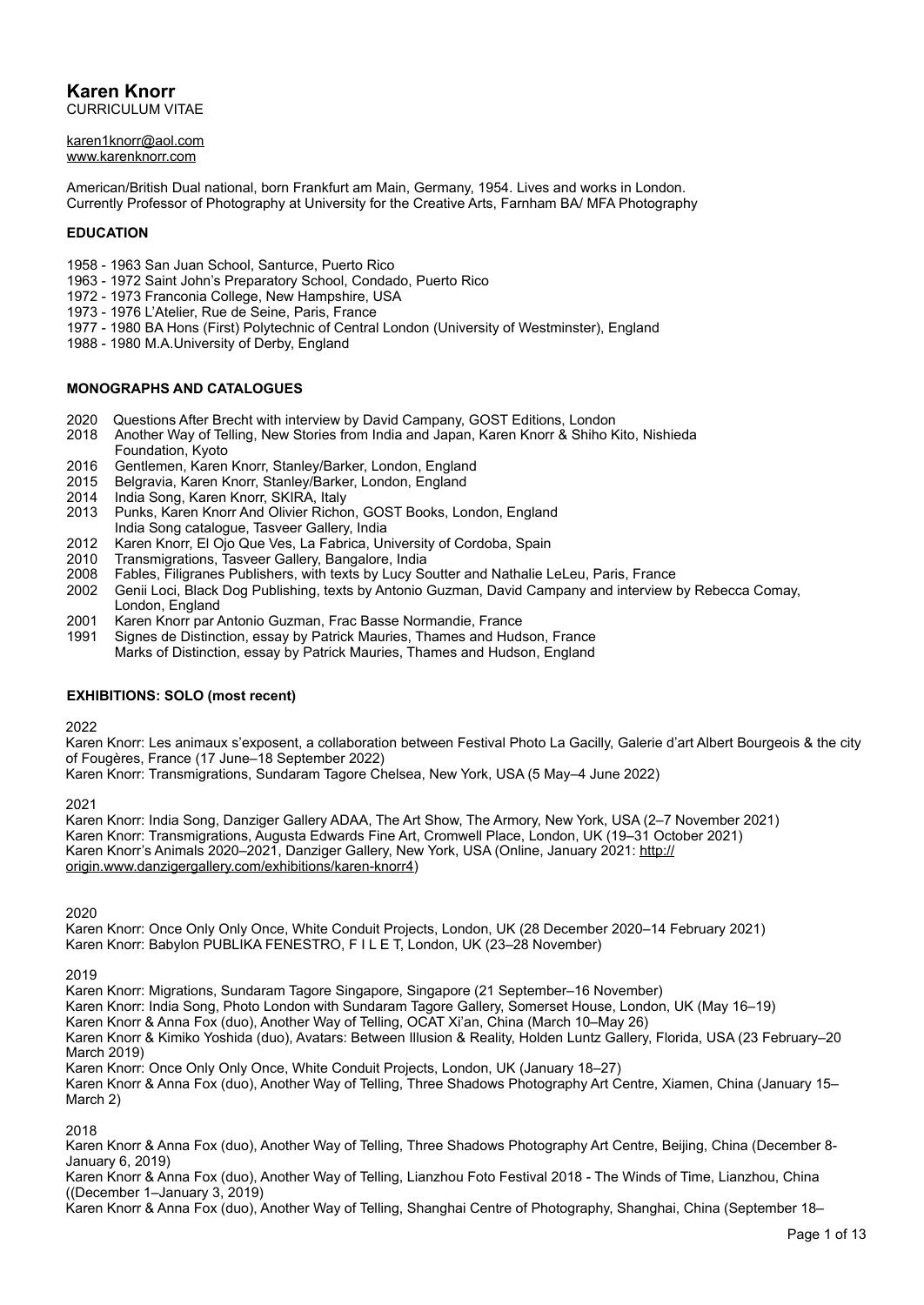# November 18) Karen Knorr, New Fables, La Gacilly Photo Festival 2018, La Gacilly, Morbihan, Brittany, France (June 2-September 30) Karen Knorr, Another Way of Telling, Lacock Abbey, Fox Talbot Museum and Village, Wiltshire, England (May 26-September 9) Karen Knorr and Shiho Kito (duo), Another Way of Telling, New Stories from India and Japan, Zuiun-An, Nisheida Foundation, Kyoto (April 14-May 23) Karen Knorr, Once Only, Only Once, Obai-in temple, Kyoto, Japan (April 12- May 12) Karen Knorr , Migrations, L'eglise Art, Palermo, Italy (June 18- July 14) 2017 Karen Knorr: India Song, Kochi-Muziris Biennale, Passage Malabar, Kochi, India (Dec 13-March 29) Karen Knorr: Europe and India, DanzigerGallery, New York, USA (April 13- May 25) 2016 Karen Knorr: India Song, Amer Fort/Jaipur, Travel Photo Jaipur Festival, with Tasveer Gallery, India (Feb 5-14) Karen Knorr: India Song, Raas Palace/Jodhpur, with Tasveer Gallery, India (Feb 6-March 5) Karen Knorr: British Style 1970-80s, Multimedia Art Museum, Moscow, Russia (March 10-May 8) 2015 Karen Knorr, Monogatari, Filles du Calvaire, Paris, France (October 30 - November 28) Karen Knorr, India Song, Slowtrack Society, Madrid, Spain (September 10 - November 14) Karen Knorr: India Song, Amethyst with Tasveer Gallery, Chennai, India (November 18-December 1) Karen Knorr, BP Spotlight Gentlemen and Belgravia, Tate Britain, London, England (October 2014-October 2015) 2014 Karen Knorr, BP Spotlight Gentlemen and Belgravia, Tate Britain, London, England (October 13 - October 4, 2015) Karen Knorr, James Danziger Gallery, New York, USA (March 28-May 3) Karen Knorr, India Song, Piramal Gallery, Mumbai, India (March 10-19) Karen Knorr, India Song, Seagull Foundation for the Arts, Calcutta, India (February 10-18) Karen Knorr, India Song, NID, Ahmedabad, India (January 3-12) 2013 Karen Knorr, India Song, Tasveer Arts, Art Dubai, Dubai, UAE (March 19-22) Karen Knorr, A Contemporary Bestiary, Musee d'Oise, Beauvais, France (May 15 - August 25) Karen Knorr, India Song, Saffronart, Oberoi Hotel Delhi, India (September 23 - October 5) Karen Knorr, India Song, Tasveer Gallery, Bangalore, India (November 8-30) Karen Knorr, A Contemporary Bestiary, Musee d'Oise, Beauvais, France (May 15 - August 25) 2012 Karen Knorr, University of Cordoba, Sala Puerta Nueva, Spain (February 23-March 23) Karen Knorr Adamson Gallery, Washington DC, USA (September 8-October 27) 2011 Karen Knorr Transmigrations, Tasveer at Seagull Arts and Media Centre, Kolkata, India (March 11-21) Karen Knorr Transmigrations, Tasveer at ICIA House 22/26, K Dubhash Marg, Kala Ghoda, Mumbai, India (April 22-May 2) Karen Knorr Transmigrations Tasveer at Hermes, Mumbai, India (15 June-July) Karen Knorr, La Maison Perchée, La Villa Savoye, Poissy, France (July 9-September 25) Karen Knorr Transmigrations, Filles du Calvaire, Paris, France (October 13-November 20) Karen Knorr, India Song, James Danziger Gallery, New York, USA (November 3-December 23) Karen Knorr Transmigrations, Tasveer at NID Ahmedabad, India (December 20-February 29) 2010 Fables, Musée Carnavalet, Paris, France (February 9-May 30) Favole, Museo Museo di Fotografia Contemporanea, Milano, Italy (May 15-January 15, 2011) Transmigrations, Tasveer Arts, Bangalore, India (October12-November 12) Fables, Centre Photographique, Toulon, France (October 25-January 15) India song, Karen Knorr Photo & Co, Turin, Italy (September 23-October 30) 2009 Musée Muncipale d'Art de la Roche sur Yon, France (October 17-January 9, 2010) 2008

Fables, Musée de la Chasse et de la Nature, Paris, France (January 15-May 11) Fables, Karen Knorr, Centrale Electrique, Brussels, Belgium (June 19-September 28) Fables, Karen Knorr, Chateau D'Eau, Toulouse, France (Oct 27-December 29)

2007

Les Peintres de la vie moderne, Donation - Collection photographique de la Caisse des Dépôts, Centre Pompidou, Paris, France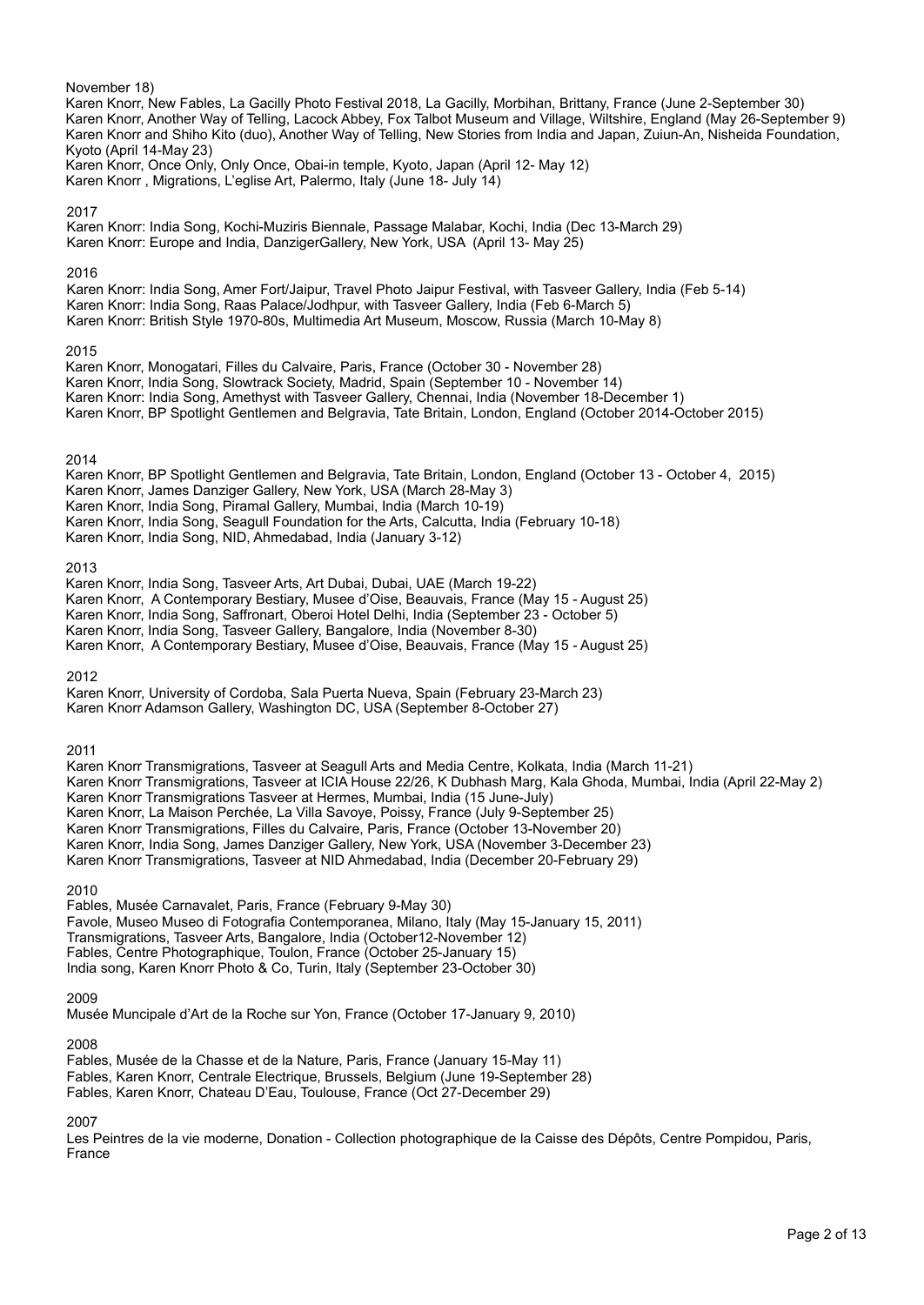# **EXHIBITIONS: GROUP (selection)**

2022

20+, Sundaram Tagore Gallery, Cromwell Place, London, UK (5–10 July 2022)

India Song at Masterpiece London Art Fair with Sundaram Tagore Gallery, The Royal Chelsea Hospital, London, UK (30 June–7 July 2022)

The Photography Show presented by AIPAD with Augusta Fine Art New York, USA (20–22 May 2022)

Dallas Art Fair with Sundaram Tagore Gallery, Dallas, USA (21–24 April 2022)

Spring Group Exhibition, Danziger Gallery, New York, USA (1–29 April 2022)

Telling Stories: Picture Post and its Legacy, James Hyman Gallery, London, UK (29 March–29 April 2022)

Open House, Whitworth Art Gallery, Manchester, UK (19 March–4 December 2023)

Opening Doors, Danziger Gallery at Bergamot Station – B1, Santa Monica, USA (19 February–23 April 2022)

20+, Sundaram Tagore Gallery Chelsea, New York, USA (11 February–26 March 2022)

Generations: Portraits of Holocaust Survivors, RPS Gallery, Bristol, UK (27 January–27 March 2022)

Génerations: portraits de rescapés de la Shoah, UNESCO Headquarters, Paris, France (20 January–4 February 2022)

Winter Group Exhibition, Danziger Gallery, New York, USA (18 January–25 February 2022)

Le modèle et son artiste, Galerie L'Atelier, Nantes, France (15 January–06 March 2022)

A Room of Her Own, Sundaram Tagore Gallery, Singapore (14 January–19 March 2022)

### 2021

Visions of India: From the Colonial to the Contemporary, Monash Gallery of Art, Melbourne, Australia (17 December 2021–20 March 2021)

Art Miami 2021, Holden Luntz Gallery, Miami, USA (30 November–5 December 2021)

Alternative Secrecy: Time is a Place, Moderna Museet, Stockholm, Sweden (23 October 2021–20 February 2022)

Home and The World, Sundaram Tagore, Madison Avenue, New York, USA (22 October – 30 November)

Summer 2021, Sundaram Tagore, Chelsea, New York, USA (Ongoing)

Masculinities: Liberation through Photography, Foto Museum, Antwerpen, Belgium (21 October–13 March 2022) Visions of India: from the colonial to the contemporary, Monash Gallery of Art (MGA), Australia (17 December 2021–20 March

2022) 50th Anniversary Fundraising Auction Preview, The Photographers' Gallery, London, UK (14–17 October 2021)

Photo London 2021 with Hi-Noon, Gost Books, London, UK (9–12 September 2021)

Karen Knorr: India Song, No'Photo 2021, Geneva Photo Biennale, Switzerland (25 September– 10 October 2021)

Generations: Portraits of Holocaust Survivors, Imperial War Museum, London, UK (6 August 2021–7 January 2022)

The Lanesborough at Knokke-Le Zoute, Axel Pairon Gallery, Knokke–Le Zoute, Belgium (21 July–29 August 2021)

Masculinities: Liberation Through Photography, Arles Festival Mécanique Generale, France (4 July– 26 September 2021) Slow Art, Sundaram Tagore, Singapore (18 June – 21 August)

Both Sides of Here: Artistic Encounters at the Threshold (online) curated by MA Curating students at The Courtauld Institute of Art (16 June–16 July 2021)

Island Life, Photographs from Martin Parr Foumdation, Bristol Museum and Art Gallery, Bristol Photo Festival, Bristol, UK (18 May–31 October)

Gallery Artists, Danziger Gallery, New York, USA (23 March–27 May)

Rooms That Resonate With Possibilities, Holden Luntz Gallery, Palm Beach, USA (27 March–8 May)

Print/Process/Repeat, Sundaram Tagore Gallery Chelsea, New York, USA (11 March–17 April)

30 Years of Women, Jackson Fine Art, Atlanta, USA (7 February–11 April)

Illuminations and Phenomena, Sundaram Tagore Gallery Chelsea, New York, USA (14 January–27 February)

# 2020

Photo London Digital with Hi~Noon Editions, GOST Books, August Edwards Fine Art, Sundaram Tagore Gallery and Danziger Gallery (October 7–18)

Inherent Beauty: Photographers Who Change How We View the World, Sundaram Tagore Gallery, Singapore (October 9- November 21)

X, Frac des Pays de la Loire, La Fleuriaye, France (20 November 2020–4 July 2021)

Masculinities: Liberation Through Photography, Gropius Bau, Berlin, Germany (16 October 2020–10 January 2021)

Infinite Freedom, Salle Saint-Martin in Souillac, France, (2 October–22 November)

L'impronta Del Reale: William Henry Fox Talbot, Gallerie Estensi Modena, Modena, Italy (12 September 2020–10 January 2021)

Favorites: Part 1, Danziger Gallery, New York, USA (10–23 August)

Collection Gallery 2020, National Museum of Modern Art, Kyoto, Japan (July 2020–January 2021)

Infinite Freedom, Salle Saint-Martin in Souillac, France, (October 2–November 22)

Masculinities: Liberation Through Photography, Barbican Gallery, London, UK (20 February–17 May)

30 Years of Women, Jackson Fine Art, Atlanta, USA (7 February–11 April)

Architecture: Places Transformed Through Time, Holden Luntz Gallery, Palm Beach, USA (11 January–5 February)

Ridiculous!, Elephant West, London, UK (9 January–2 February)

2019

India Song, The Lanesborough and Metamorphoses at Art Miami with Sundaram Tagore Gallery, One Herald Plaza, Miami, USA (December 4–8)

India Song at UNTITLED, ART Miami Beach with Danziger Gallery, Miami Beach USA (December 4–8)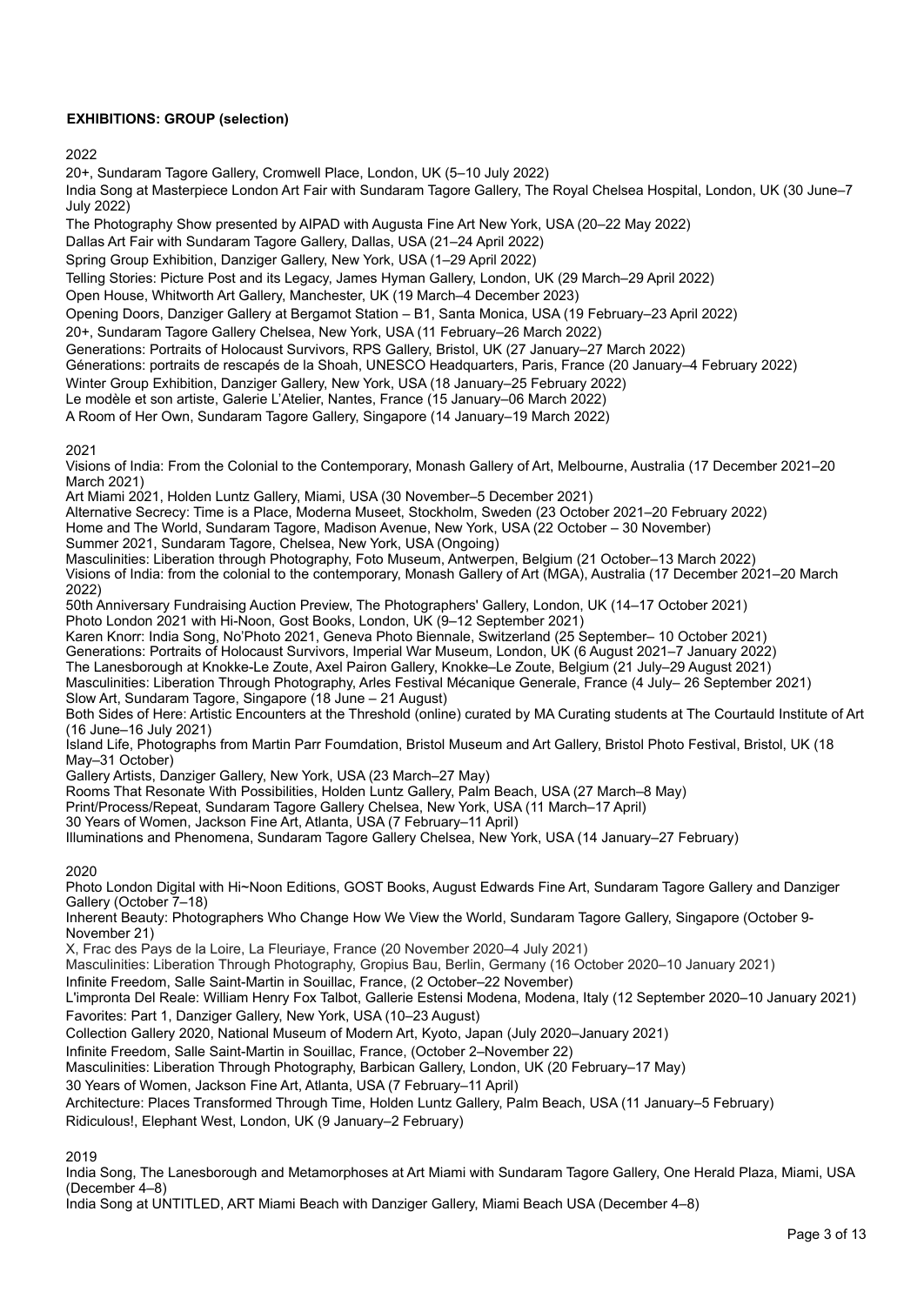Gentlemen with Galerie Les Filles du Calvaire and Metamorphoses with Augusta Edwards Fine Art at Paris Photo 2019, Paris, France (November 7-10)

Pouvoir(s): Domination, Engagement, Séduction, Centre Photographique Marseille, Marseille, France (October 12–January 11 2020)

Home Sweet Home - 1970–2018: The British Home, A Political Story, Institut pour la photographie, Lille, France (October 12– December 15)

Home Sweet Home - 1970–2018: The British Home, A Political Story, Les Recontres d'Arles, France (July 1–September 22) Filesgranes @ Filles du Calvaire: 30 Ans D'Édition, Galerie Les Filles du Calvaire, Paris, France (June 29–27 July) India Song at Masterpiece London 2019 with Sundaram Tagore Gallery, The Royal Chelsea Baracks, London, UK (27 June–3 July)

New Order, Sprüth Magers, London, UK (June 23–September)

The Summer Exhibition, Royal Academy of Arts, London, UK (June 10–August 12)

Summer Show 1, Danziger Gallery, New York, USA (Opens June 5)

Festival La Gacilly Baden Photo, Baden, Austria (June 1–September 30)

Book of Beasts: The Bestiary in the Medieval World, Getty Center, Getty Museum, Los Angeles, USA (May 14–August 18) Gentlemen at Photo London with August Edwards, Somerset House, London, UK (May 16-19)

India Song and Metamorphoses , Holden Luntz AIPAD, New York , USA ( April 3- 7)

Metamorphoses , Augusta Edwards, AIPAD, New York , USA (April 3- 7)

Figures de l'animal, Centre d'art contemporain, Meymac, France (18 March–17 June 2019)

209 Women, Open Eye Gallery, Liverpool, UK (28 February–14 April 2019)

Old Meets New - The 7th Ras Al Khaimah Fine Arts Festival, Al Jazirah Al Hamra Old Town, Ras Al Khaimah, United Arab Emirates (15 February–20 April)

Women in Photography: British Trailblazers, The Lightbox, Woking, UK (30 January–2 June)

209 Women, Portcullis House, UK Parliament, London, UK (14 December 2018–14 February 2019)

### 2018

209 Women, Portcullis House, UK Parliament, London, UK (14 December 2018–14 February 2019)

Paris Photo, August Edwards and ELLES X PARIS PHOTO, Paris, France (November 8-11)

40 Years of Discovery: Gifts of Clint Willour, There Museum of Fine Arts, Houston, USA (June 9 - October 14)

Constellation, Punks, Liverpool Tate, Liverpool, England (November 25 2016-Summer 2019)

Photo London, Galerie Filles du Calvaire (Punks) and Augusta Edwards (India Song), London, England (May 17-20)

Beyond Documentary: Experimental Photography in London 1976-2006, Museum of London, London, England (from 27 April) AIPAD, August Edwards (Metamorphoses) New York, New York (April 5-8)

Metamorphoses , Augusta Edwards, AIPAD, New York , USA (April 3- 7)

Constructed Space: The Architectural Visions of Four Photographers, Holden Luntz Gallery, Florida, USA (January 27- February 24)

Ethics Excess Extinction, El Paso Museum of Art, Texas, USA (January 26-May 13)

PUNKS at Revolt & Revolutions, Yorkshire Sculpture Park, Wakefield, England (January 6-April 15)

## 2017

Metamorphoses, PULSE Miami Beach, Danziger Gallery, Florida, USA (December 7-10)

21st National Open Art Winners Exhibition, Pallant House Gallery, Chichester (Dec 6-17)

Coming Out: Sexuality, Gender & Identity, Birmingham Museum & Art Gallery, Birmingham, England (Dec 2- April 5, 2018)

21st NOA Exhibition 2017, Oxo Tower, London (November 17- 26 )

Here We Are, 20 Queens Road Central, Hong Kong, (November 11-19)

Paris Photo, Tasveer Gallery, Filles du Calvaire, August Edwards, (November 8- 11)

India Song & Metamorphoses, Jackson Fine Art, Georgia, USA (October 6-December 23)

Photography on a Postcard, theprintspace gallery, London, England (October)

A Green and Pleasant Land, Towner Art Gallery, Eastbourne, (September 29- January 21 2017)

Here We Are , Old Sessions House, London (September18 - Oct 1 , 2017)

Coming Out: Sexuality, Gender & Identity, Walker Art Gallery, Liverpool, England (July 28-November 5)

Photo London, Filles Du Calvaire (The Lanesborough) Augusta Edwards( Ladies) (May 18- 21)

Art India, Tasveer, New Delhi, India (Jan 30-February 3)

India Song, Collateral Event, Kochi Muziris Biennale, Kochi, India (December 13-March 29, 2017)

Les Femmes S'en Mêlent revisited: Facts and Fantasies, Filles du Calvaire Gallery, Paris, France (Feb 1-25)

Constellations, Grosz Constellation, Punks, Liverpool Tate, Liverpool, England (November 25 2016-Summer 2019)

AIPAD, Augusta Edwards, Pier94, New York City, USA (March 30-April 2)

Creating the Countryside: Thomas Gainsborough to Today, Compton Verney, Warwick, England (March 18-June 18) Kolga Tbilisi Photo Festival, Wild Beasts, Sheep and Crocodiles, Tsereteli Museum of Modern Art, Tiblisi, Georgia (May 5-11) Photo London, Filled du Calvaire (The Lanesborough) and Augusta Edwards (Ladies), London, England (May 17-22) Regards, Art Contemporain & XVIIIe circle, Nyon Castle Museum, 18 century and Contemporary Art, Switzerland (June 9- November 26)

2016

In Spring, It Is Dawn That Is The Most Beautiful, White Conduit Projects, London, England (Jan 15-Feb 7) The Unbearable Lightness: The 1980s, Centre Pompidou, Paris, France (Feb 24-May 23) AIPAD, Danziger Gallery, NY, USA (March 14-17)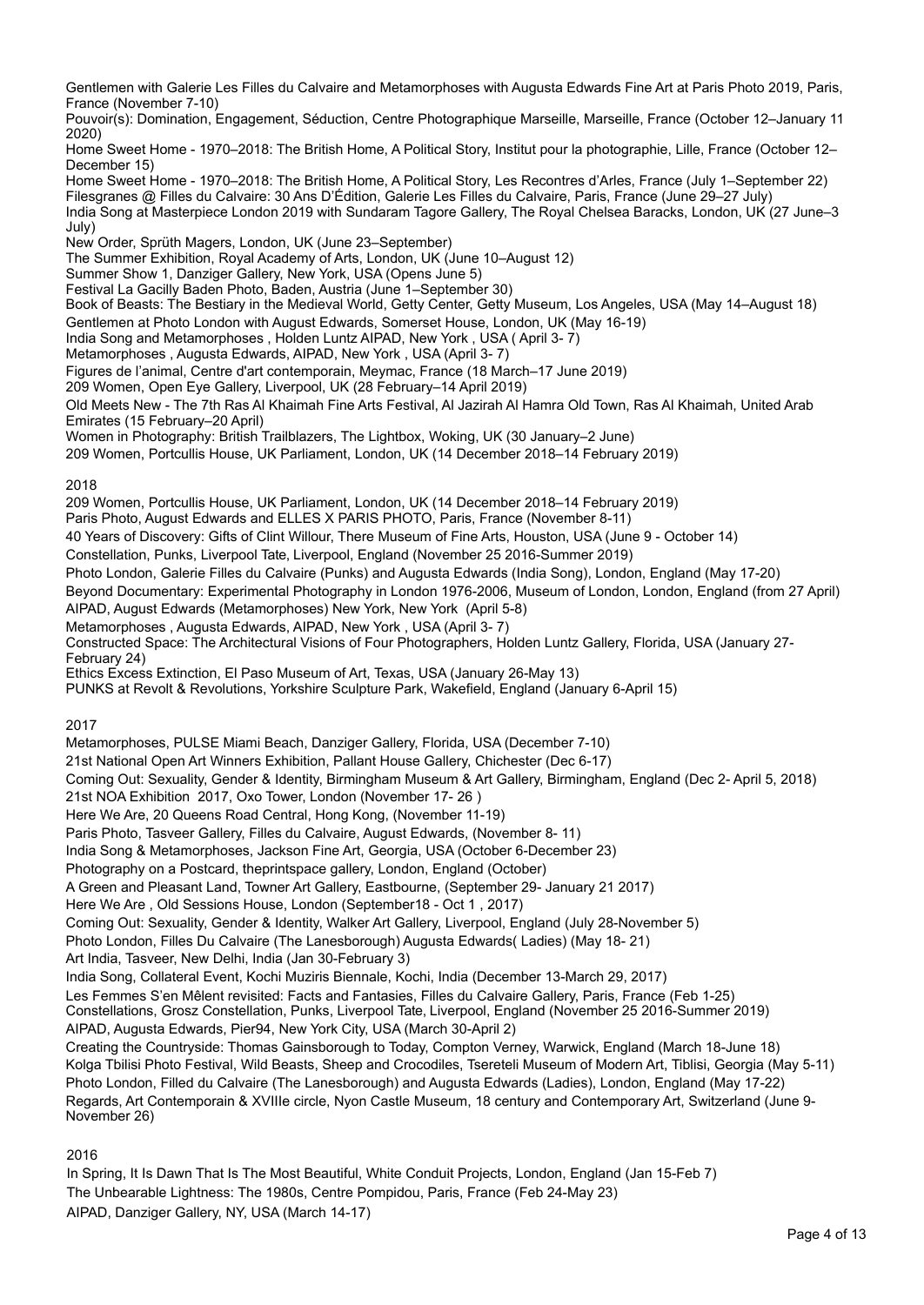Youth Codes, Materia Gallery, Rome, Italy (March 18-April 28) Order and Re-Order, Curate your Own Exhibition, Kyoto Modern Museum of Art, Japan (April-May 22) London Photo, Danziger Gallery, Filles du Calvaire, London, UK (May 19-22) The Family of Invisibles, Seoul Museum of Art, Korea (April 5-May 29) The Beauty and the Beast: the Animal in Art, San Diego Museum of Photography, USA (May 28-October 9) Punk in Britain, Galleria Carla Sozzani, Milan, Italy (June11-August 28 ) A History of Photography: selections from the Museum Collection, MFAH, Houston, Texas, USA (April 27–September 11**)** Work, Rest and Play, Curated by Brett Rogers, Three Shadows, Xiamen, China (August 10-October) The Lanesborough in Happiness, A place in the Sun, Encontros da Imagem, Braga, Portugal (September 20-November 5) Paris Photo, Tasveer Gallery, Eric Franck Gallery/ August Edwards, France (November 9-12) Constellations, Liverpool Tate, England (November 25 2016 - November 25 2017) Miami Pulse, Danziger, Miami Beach, Florida, USA (December 1-4) India Song, Collateral Event, Kochi Muziris Biennale, Kochi, India (December 13-March 29, 2017)

## 2015

Fémina ou La réappropriation des Modeles, Pavillon Vendôme, Centre d'art Contemporain, France (Jan 25-April 26) Portraits from an Island / The Goa International Photo Festival, Bardez, India (February 10-21) We Could be Heroes, The Photographers' Gallery in London, touring exhibition in China (May 6-August 23) Venice Agenda's Crossing Boundaries, Venice, Italy (May 6-May 8) Rewind: Women in Photography Now, Curated by Anna Fox,Tate Liverpool, Liverpool, England Photo London Karen Knorr at Eric Franck, Filles du Calvaire, Grimaldi Gavin, Tasveer Gallery, France (May 20-25) Work, Rest and Play: British Photography from the 1960s until Today, OCT Loft, Guangdong, China (May 9-July 29) Travelling to Minsheng Art Museum, Shanghai, China (July 12-August 23) Wonderful Lies - A Summer Show, Danziger gallery, New York, USA (July 7-August 21). Circus of Stillness, The Power Over Wild Beasts, 22nd Annual Watermill Center Summer Benefit & Auction, Byrd Hoffman Watermill Foundation, Long Island, NY, USA (July 25) Karen Knorr at Filles du Calvaire, Tasveer and Eric Franck, Paris Photo, France (November 11-15) Seeing the Elephant, Sandra and David Bakalar Gallery, Mass College of Art and Design, Boston, USA (Sept 28-Dec 5) Karen Knorr at James Danziger, Miami Pulse, Miami, Florida, USA (Dec 1-5) 2014 Karen Knorr/ Olivier Richon, Ibid, London, UK (January 17-February 22) Karen Knorr, Filles du Calvaire Gallery, Art Geneve 2014, Switzerland (January 30-February 2) FRAC Forever, Frac Lorraine, France (December 26-February 26, 2013) Karen Knorr, Filles du Calvaire Gallery, Art 14 (February 28-March 2) La femme d'à côté / The Woman Next Door, Filles du Calvaire Gallery, France (January 21-February 22) Young Tongue in My Mouth, Stanley Picker Gallery, Kingston, UK (May 31-June 28) Works and Projects from the Museum of Contemporary Photography, Triennale Design Museum Milan, Italy (Jul 2-Sept 10) Wundercamera, Holden Gallery, Manchester, UK (March 14-May 9) Anatomies. De Vésale au virtuel, Musée de la main, Lausanne, Switzerland (February 12-August 24) Ri-conoscere Michelangelo, Galleria Accademia, Florence, Italy (February 18-May 18) India Through the Lens, National Museum of Bahrain, Manama, Bahrain (September 17-November 1) Paris, Frame & Out of Frame, Galerie des Bibliotheques, France (September 26-January 4, 2015) Karen Knorr / the Collective, House Of Saint Barnabas, Soho, London, England (October 6-Jan 23, 2015)

Seconds, Curated by Peter Lewis, Sharjah Foundation, al Shuwaheen, Arts Area, Sharjah, UAE (October 11-December 10) Facts and Fiction, Contemporary Photographs from the UniCredit Art Collection, Moscow, Russia (October 14-November 9) Belgravia at Filles du Calvaire, Paris Photo, Grand Palais, Paris, France (November 13-17) India Song at Eric Franck, Paris Photo, Grand Palais, Paris, France (November 13-17)

Karen Knorr at James Danziger Gallery, Miami Art Pulse, USA (December 4-7)

## 2013

Le Jour d'avant, Frac des Pays de la Loire, Carquefou, France (December 07-February 07) Karen Knorr, Tasveer Gallery, Art India, Delhi, India (February1-3) Karen Knorr at Mumbai Photo Biennale, India (March 13-27) People and Portraits, Towner, Eastbourne, England (March 23-October 13) Karen Knorr, at Filles du Calvaire Gallery, Art Geneve 2013, Switzerland (January 29-February 2) Karen Knorr at James Danziger, AIPAD, New York, USA (March 4-7) Karen Knorr at James Danziger Gallery, Paris Photo, Los Angeles, USA (March 26-28) Seduced by Art, National Gallery, Caixa Forum, Barcelona, Spain (February 21-May 19) Karen Knorr, James Danziger Gallery, AIPAD New York, USA (April 4-7 ) Karen Knorr, Paris Photo LA, Danziger Gallery, Los Angeles, USA (April 26-28) 2Q13: Women collectors, Women artists, Lloyds club, London, England (September 18-December 5) Karen Knorr at Paris Photo, Filles du Calvaire Gallery, Tasveer Gallery, Eric Franck, Paris, France (November 13-17) Wundercamera, PM Gallery and House Pitzhangaer Manor House, London, England (November 22-January 11, 2014)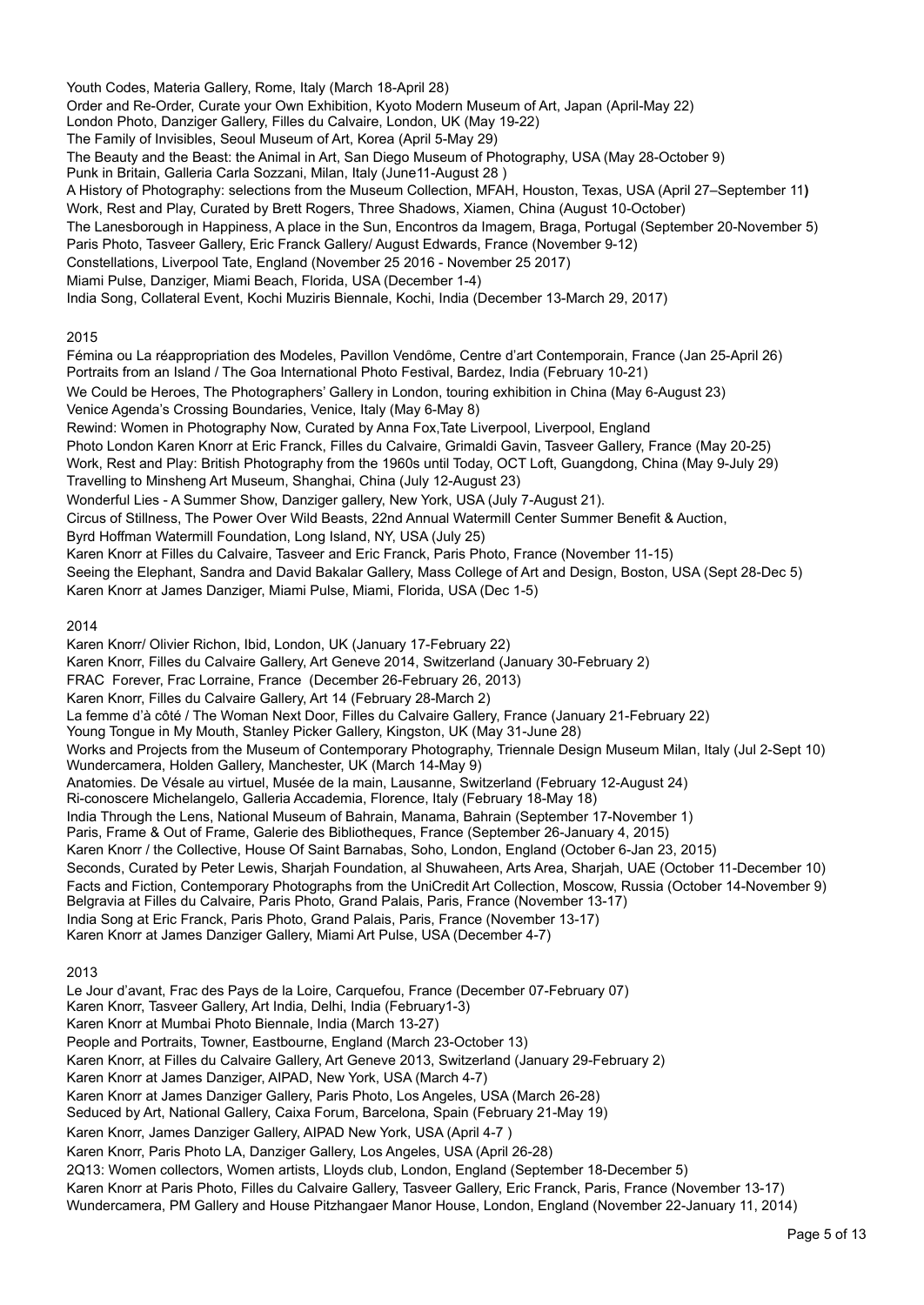D'un Discours qui ne serait pas du semblant/ Actors, Networks, Theories, Leonard and Bina Art Gallery, Montreal, Canada (November-January 2014)

# 2012

India Song at Tasveer Gallery, India Art Fair, Delhi, India (January 24-29) Tout s'ecoule, Rien ne reste tel, L'Espal, Le mans, France (January 14-March 31) Hors Pistes, Un autre mouvement des images, George Pompidou Museum, France (January 27-February 17) Betes Off, La Conciergerie, Paris, France (November 16-March 11) Capital, The George and Jorgen Gallery, London, UK (July 13-August 3) Another London, Photographs of City Life 1930-1980, Tate Britain London, England (July 27-September 17) Seduced by Art, Photography Past and Present The National Gallery, London, England (October 31-January 20) The World in London Portrait Commission, Victoria Park, Victoria Park, London, England (July 12-August 12) Elles Women Artists from the Centre Pompidou, Seattle Art Museum, Seattle, USA (October 11-January 13) 37 Still Lives, Tasveer Arts Gallery, Bangalore, Ahmedabad, India (24 August-September 14) The Observors, Sesi, Sao Paolo, Brazil (September 24-November 2)

2011

Pilar Citoler V International Photography Prize Exhibition, Cordoba, Spain (February 10-March 30) The Birds and the Bees, Oakville Galleries, Gairloch Gardens, Ontario, Canada (March 5-June 5) Chobi Mela VI International Photography Festival, Dhaka, Bangladesh (January 21-February 3) AIPAD, Park Avenue Armory, New York, USA (March 17-20) Brussels Art Fair, Brussels, Belgium (April 18-22) Elles at Centre Pompidou, Paris, France (May 26-May 24, 2010) Contes de fées & art contemporain, Maison de la culture de la province de Namur, France (Sept 24-Dec 30) Signs of a Struggle, Photography in the Wake of Postmodernism, Victoria and Albert Museum, London, England (Aug 30-Nov 27) Karen Knorr at Paris Photo, Paris, France (November 9-14)

# 2010

London Art Fair, James Hyman Gallery, London, England (January 12-16) Exhibitionism: The Art of Display Courtauld Institute, London, England (January 23-July 2011) Photographs, Daniel Azoulay Gallery, Miami, Florida, USA (March 13-May 29) Brussels Art Fair, James Hyman Gallery and Photo And Co., Brussels, Belgium (April 23-26) The 70's - Photography and Everyday Life, CAAC, Seville, Spain (January 28-April 25) LACDA Digital Print Award Exhibition, Los Angeles, California, USA Masterpiece, Eric Franck, Chelsea Barracks, London, England (June 2-29)

2009

Artistes Collectionneurs, Liege, Belgium (November 14-January 30) Construct, James Hyman, Gallery, London, England (November 26-December 22) Elles at Centre Pompidou, Paris, France (May 26 2009-May 24, 2010) 1970s Photography and the Everyday Life, Photo España, Madrid, Spain (June 6-July 26) Hotshoe Gallery, London, England (Dec 11-Feb 5) Paris Photo, Filles du Calvaire and Eric Franck, Paris, France (November 19-22) Fatal Attraction, The Forbidden Gaze, Compton Verney, Warwickshire, England (March 21-May 31) Visions in the Nunnery, Bow Arts Trust, London, England (May 22-31) Art Brussels, Filles du Calvaire, Brussels, Belgium (April 23-26)

# 2008

Art Brussels, Filles du Calvaire, Brussels, Belguim Photography Award Exhibit LP II Art Exhibit Centre, Rotterdam, Netherlands Opera, Artprojx, Tate Britain, Prince Charles Cinema, London, England Art Futures, Bloomberg Space, London, England Parcours Saint Germain, Paris, France Nature Fragile, Christies and Musée de la Chasse, Paris, France Diana and Acteon, Dusseldorf Art Palace Museum, Germany Centerfold, Zoo Art Fair, London, England Urbanites, Filles du Calvaire, Paris, France Humeurs, J M Weston, Paris, France Nature Fragile, Musée de la Chasse et de la Nature, Paris, France Paris Photo, Filles du Calvaire and Eric Franck, Paris, France Parking Lot, Eric Franck, London, England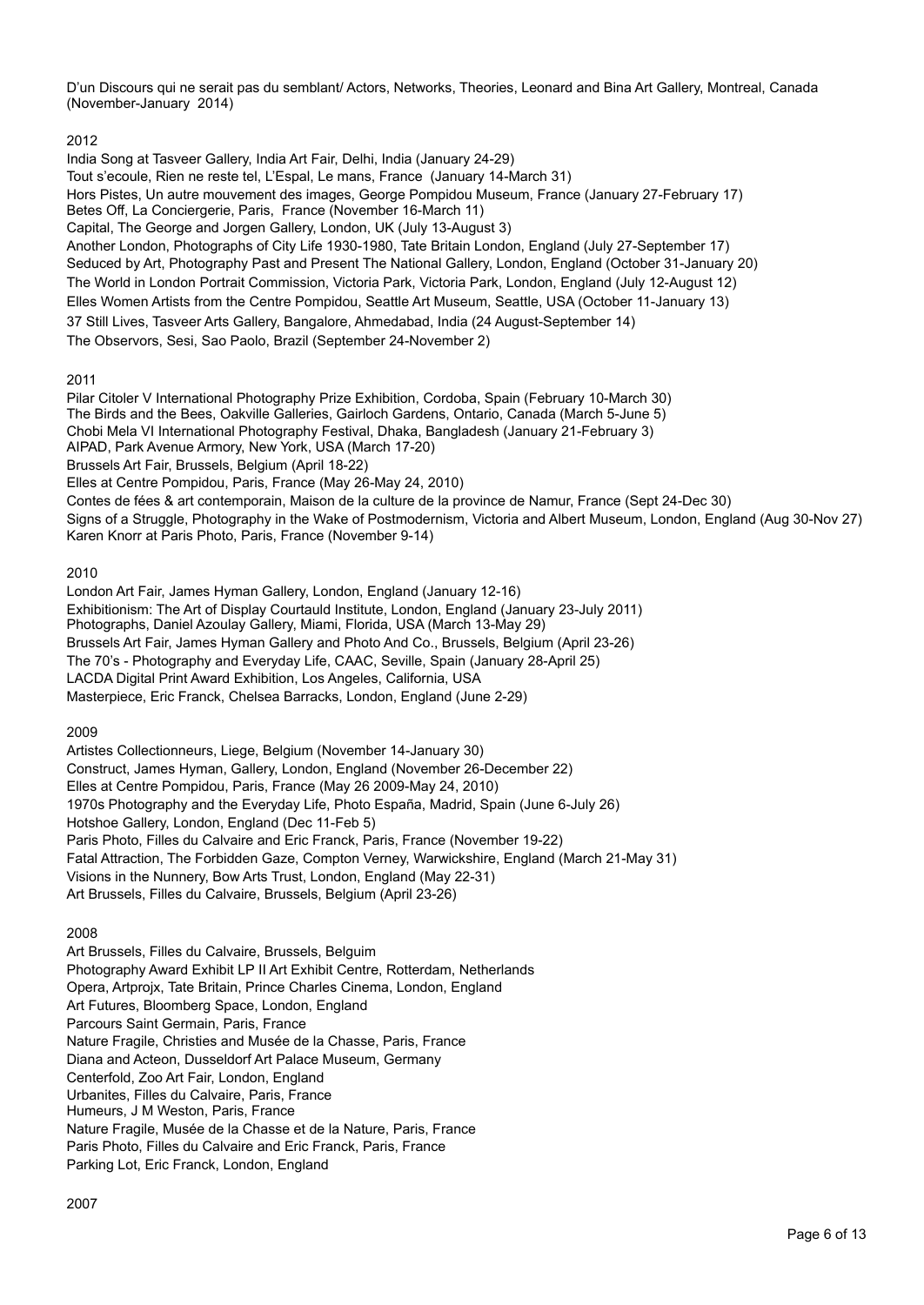Karen Knorr at Eric Franck, London Photo, London, England Generations, Filles du Calvaire, Brussels, Belgium Painters of Modern Life, Centre Pompidou, Paris, France Karen Knorr Fables at Art Futures, The Bloomberg Space, London, England Sotheby's Contemporary Art Exhibit, Olympia, London, England Generations, Filles du Calvaire, Brussels, Belgium Portraits-Souvenirs, Collection Neuflize Vie, Salon du Collectionneur, Grand Palais, Paris Bloody Beautiful, Romandos Gallery, Rotterdam, Netherlands

# **COMMISSIONS / GRANTS / AWARDS / PRIZES**

- 2020 Sommer Foundation and CMN commission Fables d' Azay, Chateau Azay le Rideau, France
- 2017 Nisheida Foundation award with Shiho Kito ( White Conduit Projects, London)
- 2017Sasakawa Foundation Grant (White Conduit Projects, London)
- 2017 Daiwa Anglo-Japanese Foundation Grant (White Conduit Projects, London)<br>2015 Departures Magazine Commission
- 2015 Departures Magazine Commission<br>2012 Nomination for Deutsche Börse Ph
- Nomination for Deutsche Börse Photography Prize
- 2011 Nomination for Prix Pictet and Deutsche Börse Photography Prize<br>2011 Pilar Citoler V International Photography Award, University of Core
- Pilar Citoler V International Photography Award, University of Cordoba
- 2011 Voyage a Nantes Commission, Carte Blanche, Nantes, France
- POP Magazine Commission, London, England
- 2011 Villa Savoye Commission, Monum, France<br>2009 Lazaro Galdiano Museum Commission, Ma
- 2009 Lazaro Galdiano Museum Commission, Madrid, Spain
- Beaux Arts Louvre Grandes Galeries Commission, Paris France
- 2007 M Weston Commission/ Real Photography ING shortlist
- 2005 Commission for Le Musée de la Chasse et la Nature, Paris, France
- 2003 Printemps des Musees French Ministry of Culture Award and NSMD Bank, France
- 2002 Images au Centre 02, France for The Venery<br>2001 The Arts Council of Fngland Award
- The Arts Council of England Award
- 2001 Marcovaldo Commission for Spirits, Italy
- 1998 Hasselblad Foundation Research Grant (Sweden)<br>1998 CNAP Musée d'Orsay Photographing Sculpture C
- 1998 CNAP, Musée d'Orsay Photographing Sculpture Commission, France<br>1998 FNAC, French National Collection for Visitors
- 1998 FNAC, French National Collection for Visitors<br>1996 Vigo Visiones, Vigo for Romerias
- 1996 Vigo Visiones, Vigo for Romerias<br>1993 London Arts Board Grant, Londor
- 1993 London Arts Board Grant, London<br>1992 Cross Channel Photographic Comi
- Cross Channel Photographic Commission, South Eastern Arts, Ferney-Voltaire for The Virtues and the Delights
- 1986 National Endowment for the Arts Award, USA
- 1985 GLAA Award, England<br>1980 GLAA Award, England
- GLAA Award, England
- 1980 Arts Council Bursary, England<br>1979 Thames TV Bursary, England
- Thames T.V. Bursary, England

### **PUBLICATION / REVIEWS / CATALOGUES (most recent)**

#### 2022

The Art Newsletter - London Gallery Weekend: Best shows for... photography fans, May 2022 [https://www.theartnewspaper.com/](https://www.theartnewspaper.com/2022/05/09/london-gallery-weekend-best-shows-for-photography-fans) [2022/05/09/london-gallery-weekend-best-shows-for-photography-fans](https://www.theartnewspaper.com/2022/05/09/london-gallery-weekend-best-shows-for-photography-fans)

A World History of Women Photographers, Edited by Lucy Lebart & Marie Robert published by Thames & Hudson, London, UK, November 2022

Another Country: British Documentary Photography Since 1945, Edited by Gerry Badger, London, UK, July 2022 1stDIBS; Introspective - In Karen Knorr's Sumptuous Photos, Exotic Animals Appear in Opulent Palaces. 2022 https:// www.1stdibs.com/introspective-magazine/karen-knorr/

Vivantes! Published by Frac Nouvelle-Aquitaine MÉCA and Actes Sud, p 22, February 2022

#### 2021

Hundred Heroines - Animals find themselves in usual environments in new London Exhibition. October 2021 [https://](https://hundredheroines.org/featured/animals-find-themselves-in-usual-environments-in-new-london-exhibition/) [hundredheroines.org/featured/animals-find-themselves-in-usual-environments-in-new-london-exhibition/](https://hundredheroines.org/featured/animals-find-themselves-in-usual-environments-in-new-london-exhibition/) Both Sides of Here: Artistic Encounters at the Threshold, pp 42-43, The Courtauld, London 2021

Island Life; Bristol Photo Festival 2021, Festival Catalogue, Bristol 2021

Blind Magazine - Free Men From Masculinity 7 July 2021 - [https://www.blind-magazine.com/en/news/1388/Free-Men-From-](https://www.blind-magazine.com/en/news/1388/Free-Men-From-Masculinity)**[Masculinity](https://www.blind-magazine.com/en/news/1388/Free-Men-From-Masculinity)** 

L'Harmattan, L'art contemporain à l'épreuve de l'animal (Contemporary art put to the test of animals) Issue, 24 June 2021 Stir world, See Features, Karen Knorr explores migrating fables and animals in her photography, 22 February 2021 - [https://](https://www.stirworld.com/see-features-karen-knorr-explores-migrating-fables-and-animals-in-her-photography) [www.stirworld.com/see-features-karen-knorr-explores-migrating-fables-and-animals-in-her-photography](https://www.stirworld.com/see-features-karen-knorr-explores-migrating-fables-and-animals-in-her-photography) Vogue Italia, The Animal Issue, p 844, January 2021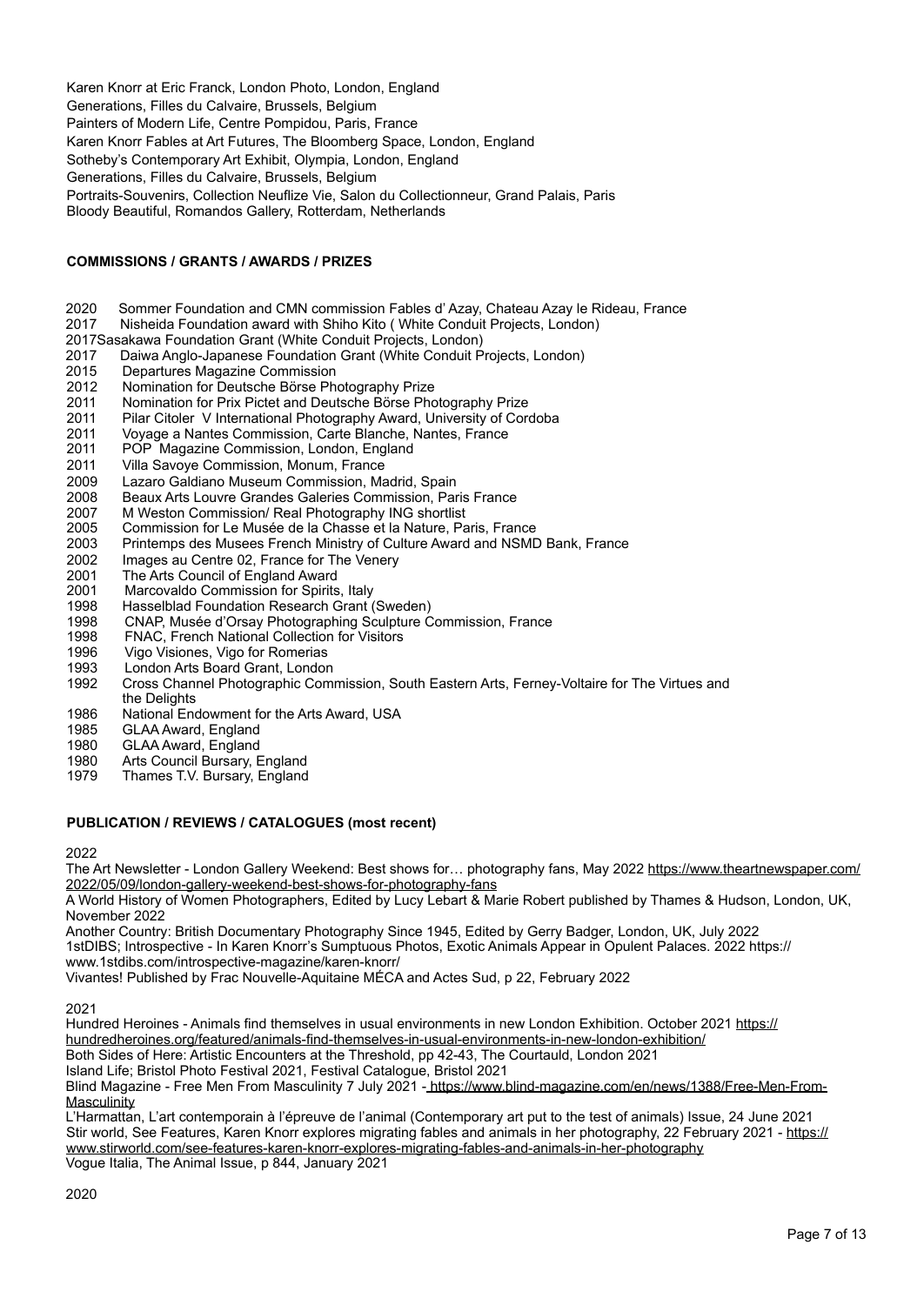The Journal of the Royal Photographic Society Magazine, Five Questions: Karen Knorr Hon FRPS Photographer, p 676, November/December, 2020

Samaritaines, Textes De Christian Caujolle, Karen Knorr PP212- 217, December , 2020

Une historie mondiale des femmes photographes, p. 400, Edited by Luce Lebart & Marie Robert, Editions Textuel, Paris, France November 2020

Masculinities, Liberation through Photography (Catalogue), Published by Barbican Centre, London

Dazed Digital - Eight controversial photos depicting masculinity - From Ana Mendieta to David Wojnarowicz, these are the photographic statements that made us stop and think. 24 Feb 2020 [https://www.dazeddigital.com/art-photography/article/48067/1/](https://www.dazeddigital.com/art-photography/article/48067/1/eight-controversial-photos-depicting-masculinity-ana-mendieta-catherine-opie) [eight-controversial-photos-depicting-masculinity-ana-mendieta-catherine-opie](https://www.dazeddigital.com/art-photography/article/48067/1/eight-controversial-photos-depicting-masculinity-ana-mendieta-catherine-opie)

theartsdesk.com - Masculinities: Liberation through Photography, Barbican review - a must-see exhibition - The Masculine identity seen under the microscope. 24 Feb 2020 [https://theartsdesk.com/visual-arts/masculinities-liberation-through-photography](https://theartsdesk.com/visual-arts/masculinities-liberation-through-photography-barbican-review-%E2%80%93-must-see-exhibition)[barbican-review-–-must-see-exhibition](https://theartsdesk.com/visual-arts/masculinities-liberation-through-photography-barbican-review-%E2%80%93-must-see-exhibition)

AnOther - Boys by Girls: Portrayals of Masculinity by Women Photographers. 21 February 2020 [https://www.anothermag.com/art](https://www.anothermag.com/art-photography/12282/female-photographers-on-masculinity-barbican-liberation-through-photography)[photography/12282/female-photographers-on-masculinity-barbican-liberation-through-photography](https://www.anothermag.com/art-photography/12282/female-photographers-on-masculinity-barbican-liberation-through-photography)

British Journal of Photography Online - Karen Knorr: Gentlemen. 21 Feb 2020 [https://www.bjp-online.com/2020/02/karen-knorr](https://www.bjp-online.com/2020/02/karen-knorr-gentlemen/)[gentlemen/](https://www.bjp-online.com/2020/02/karen-knorr-gentlemen/)

The Guardian - Masculinities Review: Men Laid Bare From Boardroom To Battlefield, Sean O'Hagan, 17 February 2020 https:// www.theguardian.com/artanddesign/2020/feb/17/masculinities-review-barbican-london-exhibition

The Guardian Feature My Best Shot ,Karen Knorr , Feb 20, 2020 [https://www.theguardian.com/artanddesign/2020/feb/19/karen](https://www.theguardian.com/artanddesign/2020/feb/19/karen-knorrs-best-photograph-wartime-inside-a-gentlemens-club)[knorrs-best-photograph-wartime-inside-a-gentlemens-club](https://www.theguardian.com/artanddesign/2020/feb/19/karen-knorrs-best-photograph-wartime-inside-a-gentlemens-club)

i News - Masculinities: Liberation through Photography at Barbican Art Gallery is one of he defining exhibitions of the year. 20 February 2020 [https://inews.co.uk/culture/arts/masculinities-liberation-through-photography-barbican-art-gallery-review-tickets](https://inews.co.uk/culture/arts/masculinities-liberation-through-photography-barbican-art-gallery-review-tickets-launch-1885828)[launch-1885828](https://inews.co.uk/culture/arts/masculinities-liberation-through-photography-barbican-art-gallery-review-tickets-launch-1885828)

Bangalore Mirror - The Feminine Gaze: Two leading women photographers will discuss their approach and practice to tell a narrative. Feb 14 2020 <https://bangaloremirror.indiatimes.com/bangalore/others/the-feminine-gaze/articleshow/74123627.cms> The Times - Masculinities: Liberation through Photography at Barbican Art Gallery: Robbie Millen mans up for new exhibition exploring how masculinity is 'experienced, performed and socially constructed'. 8 Feb 2020 [https://www.thetimes.co.uk/edition/](https://www.thetimes.co.uk/edition/saturday-review/masculinities-liberation-through-photography-at-barbican-art-gallery-097dswxf3) [saturday-review/masculinities-liberation-through-photography-at-barbican-art-gallery-097dswxf3](https://www.thetimes.co.uk/edition/saturday-review/masculinities-liberation-through-photography-at-barbican-art-gallery-097dswxf3) British Journal of Photography, interview with Karen Knorr, London, UK (cover, pp50-66, back cover)

2019

Antiglossy Fashion Photography Now, Remy, Patrick pp74-81, Karen Knorr p. 250 Rizzoli International Publications, New York Festival La Gacilly Baden, Hymne an Die Erde , Karen Knorr pp90-93 , Edition Lammerhuber 2019 , Baden , Austria Interiores/Interiors, Exit 74, Karen Knorr 28- 38 , Madrid 2019

National Arts and Culture, Ras al kahaimah Fine Arts Festival : Photographer Karen Knorr to exhibit works as event opens its doors. Feb 14, 2019 [https://www.thenational.ae/arts-culture/art/ras-al-khaimah-fine-arts-festival-photographer-karen-knorr-to](https://www.thenational.ae/arts-culture/art/ras-al-khaimah-fine-arts-festival-photographer-karen-knorr-to-exhibit-works-as-event-opens-its-doors-1.825748)[exhibit-works-as-event-opens-its-doors-1.825748](https://www.thenational.ae/arts-culture/art/ras-al-khaimah-fine-arts-festival-photographer-karen-knorr-to-exhibit-works-as-event-opens-its-doors-1.825748)

Photo London 2019 catalogue / Karen Knorr @ Augusta Edwards and Sundaram Tagore pp 24,156, London 2019 Home Sweet Home, Edited by Isabelle Bonnet, Les Editions Textuel, Paris, France, pp 68–75

Singapore : karen Knorr's Exhibit at Sundaram Tagore pays ode to majestic India ,Uma Nair ,Aug 26, 2019 [https://](https://www.architecturaldigest.in/content/singapore-karen-knorrs-exhibition-sundaram-tagore-gallery-india/#s-cust0) [www.architecturaldigest.in/content/singapore-karen-knorrs-exhibition-sundaram-tagore-gallery-india/#s-cust0](https://www.architecturaldigest.in/content/singapore-karen-knorrs-exhibition-sundaram-tagore-gallery-india/#s-cust0)

Photographer Karen Knorr on her solo exhibition, Migrations at Sundaram Tagore Gallery, Singapore, Andrew Leci interview with Karen Knorr , Robb Report , Singapore October 8, 2019 [https://www.robbreport.com.sg/photographer-karen-knorr-on-her-solo](https://www.robbreport.com.sg/photographer-karen-knorr-on-her-solo-exhibition-migrations-at-sundaram-tagore-gallery-in-singapore-the-animals-disrupt-pollute-and-challenge-the-viewer/)[exhibition-migrations-at-sundaram-tagore-gallery-in-singapore-the-animals-disrupt-pollute-and-challenge-the-viewer/](https://www.robbreport.com.sg/photographer-karen-knorr-on-her-solo-exhibition-migrations-at-sundaram-tagore-gallery-in-singapore-the-animals-disrupt-pollute-and-challenge-the-viewer/)

The Story Behind karen Knorr's Riotous1970s series, Punk Another Man Belle Hutton, July 30 [https://](https://www.anothermanmag.com/life-culture/10910/photographs-of-punks-in-london-in-the-1970s-karen-knorr-olivier-richon-new-order)

[www.anothermanmag.com/life-culture/10910/photographs-of-punks-in-london-in-the-1970s-karen-knorr-olivier-richon-new-order](https://www.anothermanmag.com/life-culture/10910/photographs-of-punks-in-london-in-the-1970s-karen-knorr-olivier-richon-new-order) Punks and Pioneers : 1970's- 1990s British Identity surveyed in Spruth Magers exhibition Charlotte Jansen, Aug 2 2019 [https://](https://www.wallpaper.com/art/new-order-art-product-image-1976-1995-sprueth-magers-london) [www.wallpaper.com/art/new-order-art-product-image-1976-1995-sprueth-magers-london](https://www.wallpaper.com/art/new-order-art-product-image-1976-1995-sprueth-magers-london)

Summer Exhibition 2019 Illustrated Royal Academy of Arts, Catalogue edited by Jock MacFayden, Royal Academy Publications, London, UK, pp 4, 36, 40–41

209 Women, Edited by Hilary Wood, Bluecoat Press, Liverpool, UK, pp8–9

Feature Photographer You Should Know : Karen Knorr , Fine Art Photography at its Best , From the Inside, Greer McNally p 28- 33, September New York, USA .

2018

Photography in India: A Visual History from the 1850s to the Present, Prestel, UK pp274–275

ELLES X PARIS PHOTO, Catalogue, France (November)

The RPS Journal, London (November) pp 762-763 & p810

Urban Wisdom Advancing with China Magazine, China (October) pp 98-101

La Terre en Questions, Festival La Gacilly Photo, Catalogue, France (June) pp88-91

L'animal, un citoyen comme les autres?, Le Monde diplomatique, France (June) Cover & pp19-23

Actors, Networks, Theories: D'un discourse qui ne serait pas du semblant, p117, p162, p166, ed. Vincent Bonin, Black Dog Publishing, London, England

Le Metamprphosi Sunctuose, p. 29, Giornale Di Sicilia,Palermo, 19/07/2018

Interiors, New York Visions, pp130, Christies, Auction catalogue, 13/03/2018

La Terre en Questios/ The Earth in Question, Festival catalogue pp88- 91, France 2018

White Hot Magazine, 25 Contemporary Pic(k)s @ The Photography Show, New Your, USA (April)

Sajinyesul, Monthly Photo Art Magazine, Constructed Space, pp. 26-29, Vol. 347, South Korea (March)

GQ:Gentlemen's Quarterly, Future Fendi, pp. 290-299, Issue 26, Spring/Summer 2018, London, UK (March)

RPS: Royal Photographic Society Journal, Fine-Art Special, Flight of Fancy, pp. 278-283, Vol. 158, London, UK (April)

2017

Here We Are , Catalogue, Burberry, London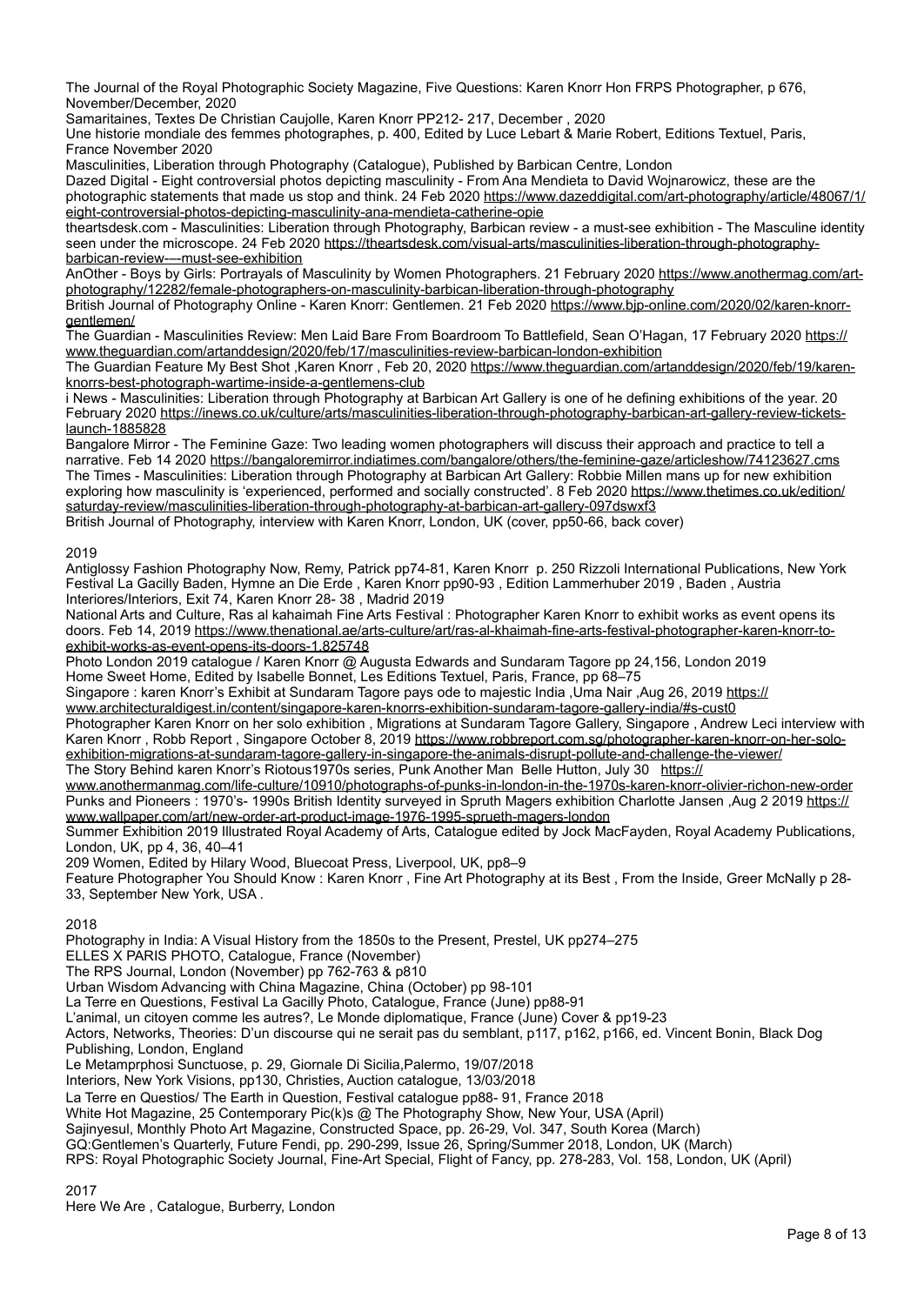The Times, Fine Feather: Karen Knorr's Flight to Freedom, p. 6, UK (Thursday, August 31) Chinese Photography, From Abroad, Karen Knorr : an Unusual Storyteller and Photography, A Medium for Producing New Knowledge: In Conversation with Karen Knorr, Text and Interview by He Yining pp. 112- 131, Beijing, China, (August) Coming Out: Sexuality, Gender & Identity, pp.70-71, Liverpool, UK (catalogue) Better Photography Magazine, What is Photography?, pp. 90-93, Mumbai, India (January) Photographer's Companion: Professional Photography, Pixel Weaving Fable, 36-41, China (May) Kolga Tbilisi Photo, Wild Beasts, Sheep & Crocodiles, Tbilisi, Georgia (catalogue) Capital Interest, Interview with Karen Knorr - Photographer of Distinction, pp. 3-10, London, UK, (April/May 2017/Volume 3/ Number 2/RPS) Play!Outdoor Living ,Magazine House Mook, Karen Knorr Art Photographer pp80- 83, Tokyo, Japan Professional Photography, Beijing , China

## 2016

Paper City (Cover) Houston, Texas, USA (Jan 2016) The Inside Track, Padley, Gemma, pp 60-65, British Journal of Photography, London, UK (Feb 2016) Zoom Magazine, Asia and the Middle East the Photographic Market, P 14, March 2016 Internazionale Magazine, Pensiero Animale, pp.62- 67, Rome, Italy, (March 2016) ES Magazine, 02/09/2016, Book 'Gentlemen' review, p.25, London, UK Photoworks. Issue 23: Self-styled, Karen Knorr, Folio, pp. 174-183, Brighton, UK The Family of The Invisibles, Seoul Museum of Art, Ilwoo Space, pp. 93-95

The New Review Photography Book of the Month, Join the Club? well, only if you are rich and powerful, Gentlemen, Karen

Knorr p. 37, London, UK The Art Issue, Elliman media Winter 2016 pp.46-47, USA

# 2015

Art Photography, Bate, David, p.137,Tate Publishing, UK Une Autre Histoire de la Photographie, Musee Francais de la Photographie, p.223 Departures Magazine, Wildly Luxurious at the New Lanesborough, October 2015, pp.42, 244-251 Architectural Digest Magazine, The Palaces of Rajasthan Serve as Backdrop to Artist Karen Knorr's Remarkable "India Song" Project, Lise Funderburg (Jan 9, 2015) Art Radar, Journal Visual Fables: Photographer Karen Knorr's Song for India (Jan 2015) Karen Knorr and Sharon Boothroyd Interview for Photomonitor (Jan 2015) Verve Magazine, Jungle book pp 32 - 33 (March 2015) An Other, Lessons we Can learn from Punks, Singer, Olivia (May 29,2015) ArteLimite, Karen Knorr, Remnants of What Once Was, London Camilla, SantiagoChile Dalia Air Magazine Autumn/ Fall n 17 Cover and Portfolio Karen Knorr Chip, Photo Video Digital, Karen Knorr India Song pp 28- 35, China (July 2015) Artology Magazine of Art ,Travel & Creativity, Issue 06/ August 2015 pp 32- 35, Frankfurt, Germany Financial Times, Snapshot Belgravia (1979-1981) by Karen Knorr, West- Knight, Imogen, (October) Hotshoe Magazine, Issue 194, Winter2015 Belgravia Karen Knorr, Balhetchet, Sophie, pp 56-65 Photoworks, Issue 22 Women, Beyond the Purloined Image, Riverside Studios, Knorr. Karen pp.52-53

## 2014

High Tails, Capricious Publishing, pp. 138-139

EXIT Magazine, 100 Fotografos Europeos, pp. 222-225

Re-conoscere Michelangelo, Giunti Pirenze Mvsei, pp. 273, 339

Le Regardeur. La Collection Neuflize Vie. Editions Xavier Barral, pp.42-43, 618

India Through the Lens catalogue, Ministry of Culture, Bahrain2004- 2014

Opere at Progetti del Museo di Fotografia Contemporanea, p. 40 , 99, Triennale

di Milano, Silvana Editoriale, Cinisello Balsamo, Milano, Italy

En voyage, A Visual Paean to India/ Karen Knorr, Wayne Wang pp 75- 78, Taipei, Taiwan June 2014 Art Collection and Design, Oriental Legends, Karen Knorr., 82- 89, July 2014

2013

le regardeur: La Collection Neuflize Vie, Éditions Xavier Barral, France, pp 42-43 Attitude Interior Design, Karen Knorr Myths and Allegories, Porto, Portugal, pp38 - 41, Mar- April Turner, Alexis Taxidermy, Thames & Hudson, London, pp. 4-5, 92-93, 236-237, 256 The Sunday Times Magazine, The Beast Within May 19, 2013, London, pp. 40-41 The Sunday Guardian, Karen Knorr-Myth Fables and Reality in Knorr's Ode to India, September 29, Delhi Bangalore Mirror, Madhukar, Jayanthi, Karen Knorr- Look Tiger in a Temple! Oct 28, Bengaluru Time Out, Seetharam, Akhila, Creature Comforts Nov 8, Bengaluru Lasting Impressions, Nirmala Govindarajan, Deccan Herald September11, Bengaluru Karen Knorr- Creature Comforts, Time Out, November 8, Bengaluru T magazine, New York Times, Gell, AAron, Wild Kingdom, New York, p.98 (Dec. 9)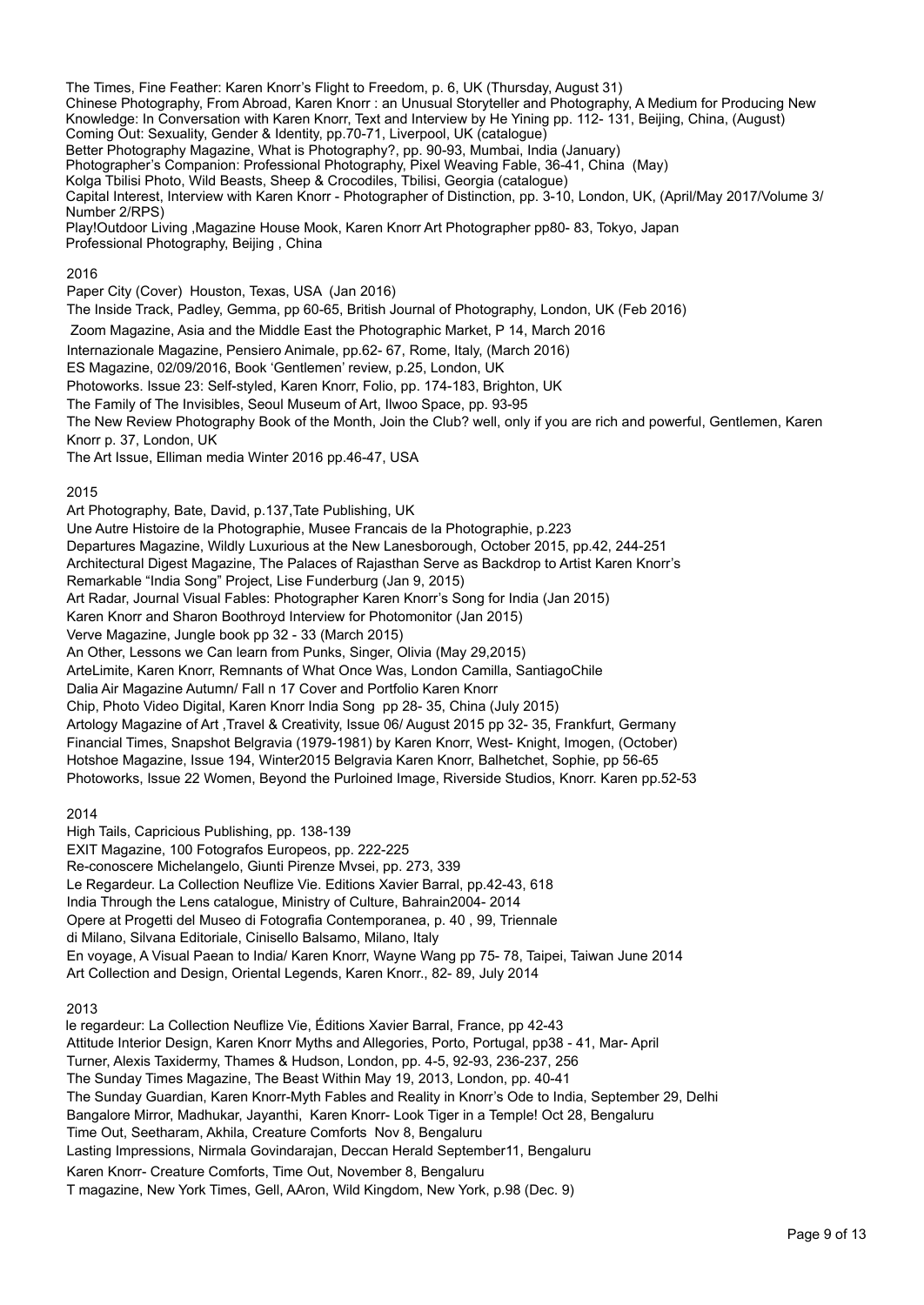2012

Marwar Magazine, The Cultural Documentor, p 96-100, Mumbai, India Marie Claire, Karen Knorr India Song, pp 46- 49, Athens, Greece Another London, International Photographers Capture City Life 1930-1980, pp. 12-121, 134, Tate Britain, London (catalogue) Seduced by Art, National Gallery, London, pp. 88, 136 (catalogue) Studies in Photography, The Scottish Society for the History of Photography, Glasgow, pp. 4-17 Poliquin, Rachel, The Breathless Zoo: Taxidermy and The Cultures of Longing, Pennsylvania State Uni Press, cover Snoecks Magazine, 2012, Belgium, pp. 124-129 Nők Lapja Magazine, summer 2012, Hungary, p.10 Kunst Unterricht. nr. 362-363 2012, pp.70-73 *Der Mensch und seine Objekte*, Fotografische Sammlung, Museum Folkwang, Germany, p. 174 (catalogue) Fox, Anna; Caruana, Natasha, *Behind The Image: Research in Photography,* AVA Publishing, London, pp. 94-95, 126-127 Art Press Magazine, November 2012, *Pictures of London: Behind a Private Collection*, p.72

# 2011

Catalogue V premio Internacional de Fotografia Contemporanea Pilar Citoler 2010, pp 25-47, (Feb) The Daily Star, Chobi Mela VI Draws to a close pp. 1,-2, Dhaka (Feb 6) Transmigrations Catalogue second edition Tasveer gallery, Bangalore Time Out Kolkatta, Confluence of Nature and Culture (March 14) Elle (German edition) Giraffe im Schloss, Karen Knorr pp 152-157 (April) Source The Photographic Review Issue 67 Cover Image and Karen Knorr Myths and Fables pp 12-23 Pop Magazine, Issue 25, Autumn, Winter MMXI, Ladies, 18 pages Cartier Magazine no 29, Enchantment pp.10, 12,13,14,15,17, No. 29, 2011 Zoom Magazine, India Song, Franzoni, Cristina, Karen Knorr pp 82-86 Scope magazine (Summer 2011) Touch of Royalty, Arsian Zaira, Express India, Home (July 25) Extraordinary, Ajemera Ankit, Mumbai Mirror (July 17) Menagerie Tour, Time Out, Sen, Jaideep, Mumbai (September 13)

# 2010

Femina, En Knorr …et toujours, P. 7, Elle magazine, Paris, France Creative Update, ( Issue 3) Cover image and pp 32-35, UCA, Great Britain Arte (May 10) Magazine, Karen Knorr, Fotografia, Cobolli, Nicoletta, pp.128-132, Milan, Italy (May) Karen Knorr Transmigrations catalogue, (First Edition) Bangalore India (October 2010) Vernacular Masquerades, Knorr, Karen pp 95- 98 Volume 3 - Issue1, Photography and Culture, Berg Mirada Interior, Olivares, Rosa, pp 109-137, Socieded Estatal de Conmemoraciones Culturales, Wargnier Stephane, Karen Knorr, Animal Spirits, Le Monde d'Hermes, pp 96-106 (Autumn/ Winter 2010) Karen Knorr in 100 Masterpieces of Photography in the Collection of the Centre Pompidou, p78 November Time Out Bangalore 10th Anniversary Edition Elle Décor (cover image) and Call of the Wild Photo Essay pp. 246-251 (Nov 2010)

# 2009

70's Photography and Everyday Life, Belgravia, pp.148- 155, La Fabrica, Madrid, Spain (June) Rose buzz, Mode, Art et Tendances, Portfolio - Karen Knorr Les Grandes Heures de la Gent Animale, de Valence, Vianney, pp.140- 145, Paris (May) Campbell Blight, Daniel, The Grapes are Sour Anyway! The Photography Of Karen Knorr, Hot Shoe (April/May)

2008

Toulouse Culture, Les Fables de Karen Knorr, p.45, France (November) JM Weston, Humeurs, pp.68-78, France, catalogue (October) Urbanites, Filles du Calvaire, pp.56-59, catalogue (October) Highlights, Cover and Karen Knorr interview, Athens, Greece (October) Knack, Fotografie Fantastische fables, foto's van Karen Knorr, p.57 (September 9) Lets Motiv, L'Attitude Nord, # 33, Portfolio Karen Knorr, France, pp.52-59 (September) Arte News, Arts en Belgique, Karen Knorr a la Centrale Electrique, Brussels, p.22-27 (September) Kunstbeeld, Netherlands, NR 7/8, Karen Knorr (August) Flanders Today, Karen Knorr, p.2 (July 7) The Bulletin, Karen Knorr, p.12 (July 17) Trends, Expo Karen Knorr, 9:95 (June 6) La Libre Belgique, Karen Knorr, Fables par Guy Duplat (June 21) Le Soir, (full page with image) Exposition/L'univers Animal de Karen Knorr a la Centrale Electrique, Quand l'animalite revient au galop, Jean–Marie Wynants (June 23) Summer of Photography, Booklet, p.31, Brussels (June) Exporama, Karen Knorr, p.17, Paris (February) Arts Programme, Cover and Karen Knorr est- elle reele? Marie Maertens, pp.6-9 and Interview by Harry Kampianne, p.10-11 (March–April)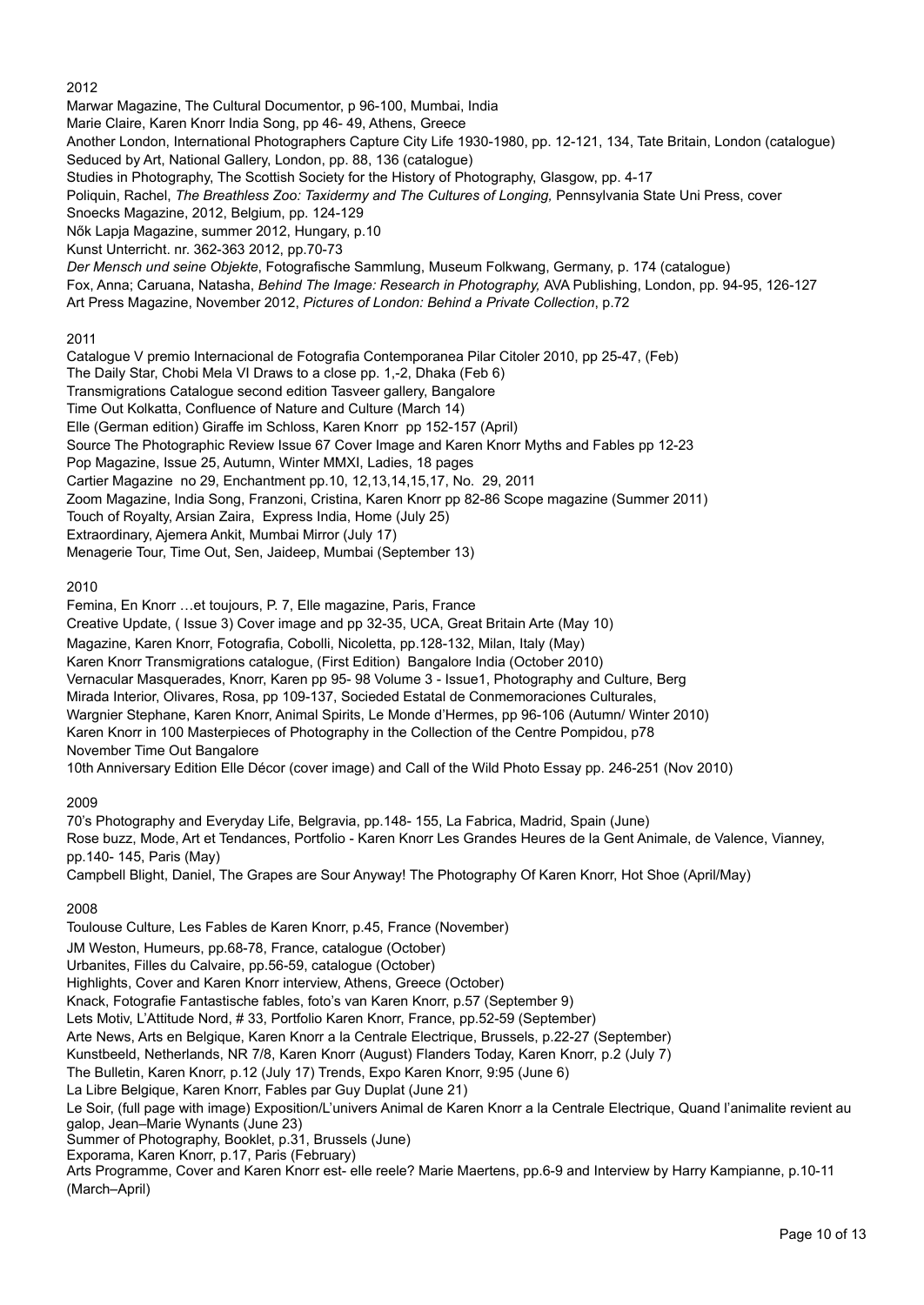# **CONFERENCES / TALKS / SYMPOSIA/ WORKSHOPS (most recent)**

### 2022

MGA x MAP in Conversation with Karen Knorr, Monash Gallery, Melbourne, Australia (Online), 9 March Women in Photography Past, Present and Future, In Conversation: Karen Knorr and Anna Fox, The Royal Photographic Society (Online), 7 March

## 2021

Anna Fox and Karen Knorr: Online In Conversation, The Royal Photographic Society, Zoom, January 26

### 2020

Karen Knorr and Dafna Talmor Talk Studio Event and Book Launch October 17 recorded on Instagram Live

Karen Knorr interviewed by Malaika Indigo, recorded on Zoom (October 14)

*Karen interviewed by Tracey Grace and Grace England for Pitzhangar Manor and Gallery*, Instagram (October 5) 10 X 10 Books Live Insta Salon with Anna Fox (July 7)

In Conversation: Karen Knorr, Anna Fox and Sabina Jaskot-Gill, Barbican Online Talk for Masculinities exhibition, (May 12) Transcultural Migrations: Artist Talk, London Independant Photography, London Metropolitan University, The Cass, Calcutta House, London (27 Feb)

Women in Photography: On Approach, Practice and Collaborations, Karen Knorr and Anna Fox, Held at Cinnamon for the Museum of Art & Photography, Bangalore, India

Karen Knorr in Conversation with Brett Rogers at Sketch,London Mach 3, 2020

### 2019

Artist Talk 'How Other Women Helped Nurture and Mentor my Photography' and Mentoring Workshop, Women Mentors: with Open Eye Gallery & Fast Forward: Women in Photography, Tate Exchange Liverpool, Liverpool, UK (November 11–12) Fables: Artist Talk, Festical La Gacilly-Baden, Arnulf Rainer Museum, Baden, Austria (September 16)

Women in Art: Is It All About Talent?, panel discussion with Elina Brotherus, Marie Docher & hereto Kiiski, The Finnish Museum of Photography, Helsinki, Finland (28 August)

Fast Forwards: Her Stories in Photography, panel discussion with Anna Fox and Jean Wainwright, The Lightbox, Woking, UK (30 May 2019)

Karen Knorr : Documentary Fine Art Practice and the Politics of Representation under Thatcherism, British Photography in the 80s Symposium, Martin Parr Foundation, Bristol, UK (27 April 2019)

Cultural Migrations, Academy of Fine Arts, Xian, China (15 March 2019)

Storytelling and Expanded Documentary Workshop with Anna Fox, OCAT Xi'an, China (11–14 March, 2019)

Avatars, Holden Luntz Gallery, West Palm Beach, USA (2 March 2019)

In Conversation on Women in Photography: A Global Phenomenon with Sofia Maduro, The Society of the For Arts, West Palm Beach, USA (1 March 2019)

Working in Fine Art Photography: How to Survive the Market and Live to Tell the Tale, Al Qasimi Foundation, Ras Al-Khaimah, United Arab Emirates (15 February 2019)

Myself & Others Workshop, Al Qasimi Foundation, Ras Al-Khaimah, United Arab Emirates (11–13 February 2019) Photographic Futures panel discussion with Maryam Wahid, Grace Gelder, Laura Noble, chaired by Marianne Mulvey, Conway Hall, London, UK (January 19)

## 2018

Storytelling Workshop with Anna Fox, Three Shadows Photography Arts Centre, Beijing, China (16–21 December, 2018) Fast Forward: Women in Photography, LagoPhoto Festival, Lagos, Nigeria (October 28–29)

Expanded Documentary and Storytelling in Contemporary Photographic Practice, panel discussion with Karen Knorr, Poulomi Basu, Natasha Caruana, Anna Fox, Charan Singh and Val Williams, chaired by Max Houghton. London College of Communication, London (October 3)

RPS Women in Photography Inaugural Lecture: Karen Knorr, London College for Communication, London (October 3) Another Way of Telling, Cultural Migrations, SCOP, Shanghai, China (September 15)

Another Way of Telling: Cultural Migrations, Keynote Address at Jaipur Photo 2018, Jawahar Kala Kendra, Jawahar Lal Nehru Marg, India (February 23)

Another Way of Telling, Cultural Migrations, Kyoto University, Kyoto, (April 13)

2017

Karen Knorr, Cultural Migrations, Presented by The Slade School of Fine Art Photography Research Centre, University for the Creative Arts, Farnham, England (December 13)

Karen Knorr and Olivier Richon in conversation to coincide with the exhibition Here We Are, Old Sessions House, London, England (September 20)

Narrative Turns: Allegory, Palimpset And Storylines In Contemporary Photography And Art, Kolga Tbilisi Photo, Tbilisi, Georgia (May 8)

Desert Isle pics with Stephen Bull, London Art Fair, London, England (Jan 21)

Fast Forward2 Women In Photography International Network Researching Women In Photography First Research Workshop at , Belo Horizonte. Brazil (July 24- 25)

Punks and Belgravia , The Way We Are , Sessions House , London (September 20)

Markets in Photography , Fast Forward 2 Photography Conference, New York, USA October 12

Cultural Migrations , Professorial Lecture, UCA, Farnham, Dec. 13, 2017

## 2016

1980's Misunderstood Colloquium, Round table with Marion Duquerroy and Martin Guttmann, Pompidou Museum, Paris,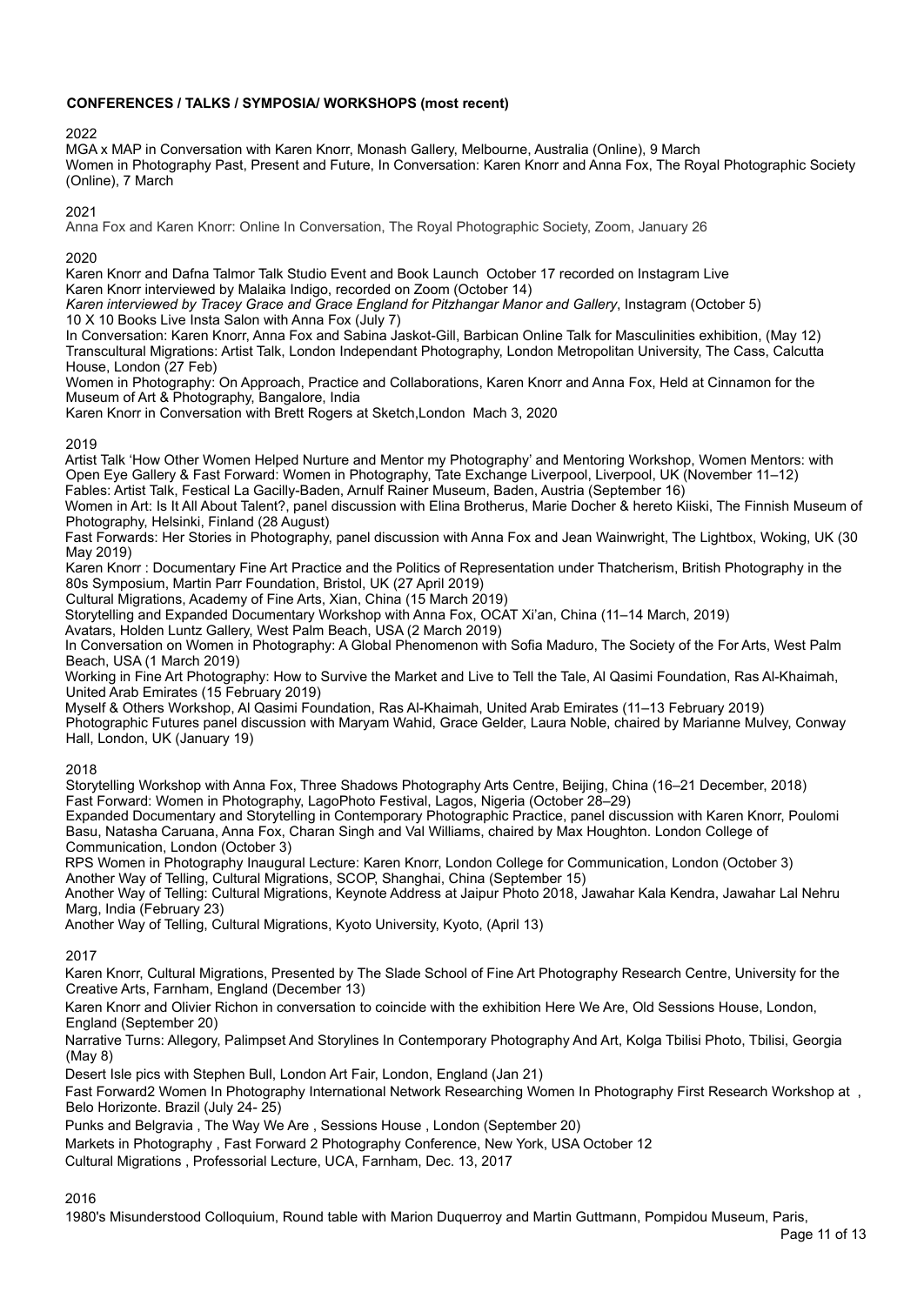France (May 11)

Karen Knorr, Cultural Migrations lecture on my work, Moscow MultiMedia Museum, Russia (March 9) Around and Afterthoughts on Documentary Approaches in a Globalised World, University of Westminster, London, England (October 12) Symposium Rethinking Photography: Can Photography Make a Change? Round table with Brian Griffin, Neal Slavin, Rodrigo Orrantia, Museum Nogueira da Silva, Braga, Portugal (September 23) Reinventing Documentary, Polytechnic of Porto, School of Media Arts and Design, Porto, Portugal (September 28)

Transcultural Migrations, Hybridity and Architectural Space, On the Surface, The School of Architecture, University of Porto, Portugal (Sept 27)

Identity and Culture, Brighton University, Brighton, England (October18)

Cultural Migrations, Whitworth Gallery, Manchester, England (December 6)

## 2015

Fast Forward: Women in Photography, Tate Modern, London, England (November 6-7)

Cultural Migrations, Art Market and Contemporary Photography, Sotheby's Institute (July 14)

Cultural Migrations, Goa Photo Festival, One school, Goa, India (February 13)

2014

Transcultural Dialogues, Delhi Photo Festival, Delhi, India (February 23)

Transcultural Dialogues, Bahrain National Museum, Bahrain (September 17)

# 2013

Ladies Redefined, Modernities Conference, Srishti College of Technology and Art, Bangalore, India (January 24) Transmigrations, Central Saint Martins, London, England (February 12) Transmigrations, Migrations Symposium, University of Falmouth, England (February 21-23) Transmigrations, A Photographic Journey Across Cultures, London Conference on Cultural Bridges, School of London Economics, London, England (March 22) The Power of Photography as tool for Cultural Diplomacy, Delhi Photo Festival, India (September 29) Photography as Institutional Critique, University of West London, England (November 7)

# 2012

A Work in Progress India Song, Tasveer Foundation, Bangalore, India (September 28) Work in Progress 1976-2012, Brighton University, England (October 25) Work in Progress 1976-2012, UCA, Farnham, England (November 23)

# 2011

Considering Fables, Lecture at Christies at Auction display to support The Photographers' Gallery King Street (February 13) Contextual Practices: Works 1979-2011 MA, Farnham, England (February 22) India Song, Recent developments, Chelsea School of Art, England (February 23) India Song, The Apex Institute, New Delhi, India (April 19) India Song, Inside Out Conference, UCA, Farnham, England (June 1) Genii Loci, National Gallery of Scotland, Scotland (October 28)

## 2010

70's Photography and the Everyday, Considering the 70's and Narrative, CAAC, Seville (March 24) Fables, a talking tour of the Carnavalet Museum to Friends of the Georges Pompidou Museum and French Friends of the Washington Museum of Women'a Art (March 27)

The Animal Amongst us, Considering the Representation of Nauture in Contemporary Photography Sorbonne, Art History Symposium on Ideas on Nature led by Marion Duquerroy, Paris (June 1)

## 2009

Animals and Power lecture, Interspecies conference, Art Catalyst, Rochelle School, Shoreditch, England (October 2) The Concept of Modernity and Connoisseurs, filmed talk at Centre Pompidou, France (March 23)

## 2008

Le soliloque de L'empailleur: Karen Knorr and Adrien Goetz conference, Musee de la Chasse et de la Nature (May 16) Fables: Towards a Digital Imaginary, Photography in the Street and Studio Series, filmed talk at Tate Modern organised by the Open University (July 5)

Fables: and Just so Stories lecture, The Animal Gaze Symposium, Metropolitan University, England (November 20-21) Fables lecture, the Master Class lecture series, Photo Espana, Aranjuez, Spain (July 24)

# **COLLECTIONS**

The Arts Council of Great Britain, UK